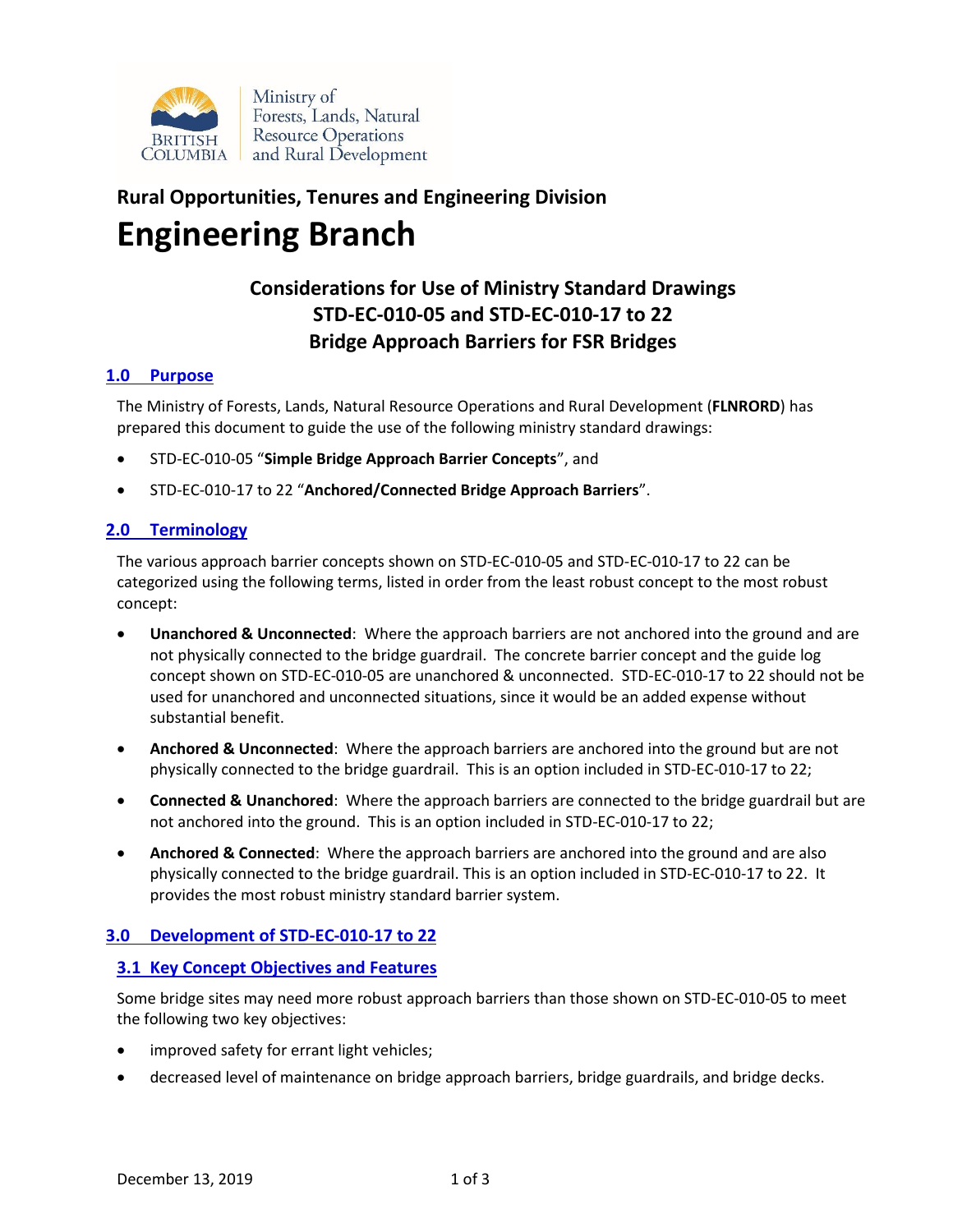# **3.2 Detailed Design and Performance Criteria**

- 1. Smooth, flush transition between approach barriers and bridge guardrail.
- 2. Accommodate approach road barrier to bridge barrier angles 0 to 45 degrees:
	- a. Concepts:
		- i. simplicity,
		- ii. efficiency of cost and fabrication effort,
		- iii. standardized and flexible approach,
		- iv. simple, inexpensive installation.
	- b. Fixed angle option to constrain installation to fixed (designed) barrier alignment angle;
	- c. Variable angle option to allow for field flexibility.
- 3. Precast Concrete Transition Segment (Anchor CRB):
	- a. Single, non-proprietary, standard (left + right);
	- b. Minimum transverse resistance (developed from buried anchorage) 30 kN (unfactored) force, 500 mm above the ground surface and perpendicularly at centre of the anchorage;
	- c. Consideration for use as anchored/unconnected; anchored/connected; and connected/unanchored (depending on the site safety needs and geometry);
	- d. Connectivity to standard ministry bridge guardrails (HSS CL-2 or HSS CL-3) and CRBs;
	- e. Weight and dimension considerations for economics, handling and transportation;
	- f. Consider differential settlement & bridge thermal expansion;
	- g. Robust design that can withstand minor impacts without significant damage;
	- h. Provide for limited bridge barrier to approach barrier longitudinal displacement for impact absorption.
- 4. Additional Criteria:
	- a. Consider anchorage options: (1) an option that can be installed from the surface without the requirement for excavation and (2) an option that can be installed in an open excavation and then backfilled;
	- b. Drawings to reflect that use of the anchored/connected approach barrier system is not mandatory for all bridges; guidance to be developed.

# **4.0 Reference Documents**

The reference documents listed below provide detailed information for engineering design of bridge approaches and bridge approach barriers. A professional engineer can consider these references when designing approach barriers for specific bridges on Forest Service roads (FSRs).

- FLNRORD "Guidance for Selecting Bridge Guardrail Containment Level and Determining Need for Bridge Approach Barriers on FSRs"
- [BC Ministry of Transportation and Infrastructure "Supplement to TAC Geometric Design Guide"](http://www2.gov.bc.ca/assets/gov/driving-and-transportation/transportation-infrastructure/engineering-standards-and-guidelines/highway-design-and-survey/tac/tac-2007-supplement/2007bc_supplement_to_tac.pdf)
- [FLNRORD "Bridge Approach Barriers on FSRs" by Gary McClelland, PEng](https://www2.gov.bc.ca/assets/gov/farming-natural-resources-and-industry/natural-resource-use/resource-roads/fsrbridgeapproachbarrierphilosophyfinal2016.pdf)
- [FLNRORD "Guideline for Barrier Selection and Design" by Associated Engineering Ltd.](https://www2.gov.bc.ca/assets/gov/farming-natural-resources-and-industry/natural-resource-use/resource-roads/gdlnes-for-barrier-selection--design-aug-2011.pdf)